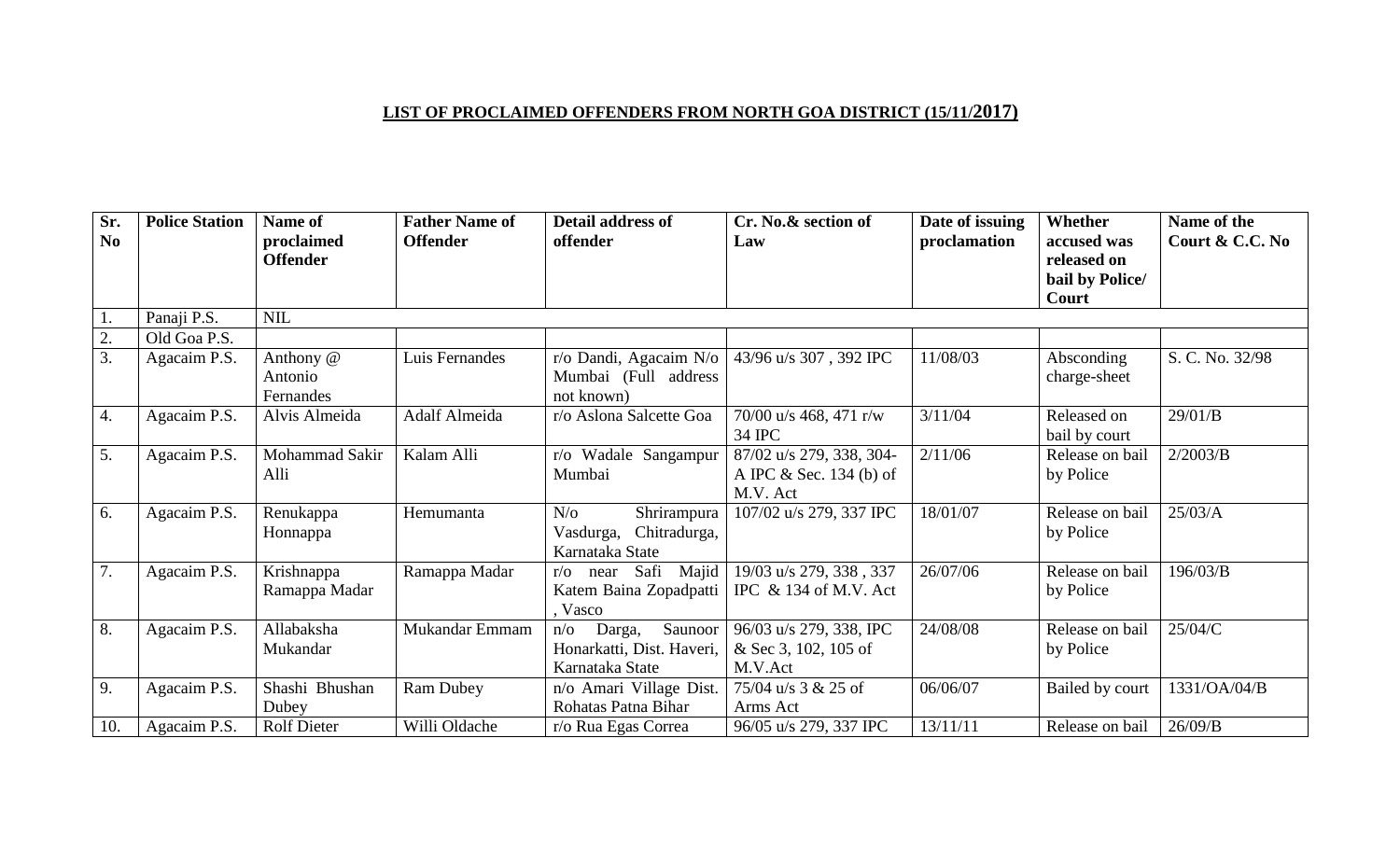|     |              | Oldacar                                                        |                       | Viana lote 24, Quatera<br>29, M/S ration Pharma<br>India Pvt. Ltd Flat No.<br>105, Security Miramar<br>Panaji                                                               |                                     |          | by Police                    |               |
|-----|--------------|----------------------------------------------------------------|-----------------------|-----------------------------------------------------------------------------------------------------------------------------------------------------------------------------|-------------------------------------|----------|------------------------------|---------------|
| 11. | Agacaim P.S. | Rahul Raja Gaude                                               | Raja Gaude            | $r$ /o H No. 612, Agonda<br>Canacona                                                                                                                                        | $120/05$ u/s $11(2)(a)$ P.G.<br>Act | 13/07/09 | Release on bail<br>by Police | 88/OA/06/C    |
| 12. | Agacaim P.S. | Keshev Devago<br>Marathe                                       | Devago Marathe        | Ali<br>Brulampur,<br>$r/\sigma$<br>Muypur, Dist.<br>Poges<br>Ankola, Dist North, at<br>present Malim Betim<br>c/o Banni D'Souza                                             | 36/06 u/s 279, 337 IPC              | 15/10/09 | Release on bail<br>by Police | 55/2007/B     |
| 13. | Agacaim P.S. | <b>Ganesh Mahadev</b><br>Sawant @ Ganesh<br><b>Bapus Parab</b> | <b>Mahadev Sawant</b> | r/o near Ganapati<br>Mandap, Naibag,<br>Pernem at present<br>Malbhat Pillar n/o<br>Sindhudurg.                                                                              | Cr. No. 45/06 u/s 379<br><b>IPC</b> | 17/05/11 | Release on bail<br>by court  | 35/09/A       |
| 14. | Agacaim P.S. | Lakhayadhar<br>Kalita                                          | Jadav Kalita          | Aldei-de-Goa<br>$r/\sigma$<br>Bambolim n/o Village-<br>Taluka-<br>Burha,<br>Dist.<br>Vishnupur,<br>Dharrar, Assam                                                           | 47/06 u/s 324, 323, IPC             | 11/02/09 | Release on bail<br>by Police | 20/07/B       |
| 15. | Agacaim P.S. | Uttam Chari                                                    | <b>Eknath Chari</b>   | $r/o$ H.No. 124,<br>Bela<br>Vesta Sangolda Bardez<br>Goa.                                                                                                                   | 19/07 u/s 279, 337 +<br>304-A IPC   | 9/12/13  | Release on bail<br>by Police | IPC /237/08/B |
| 16. | Agacaim P.S. | S. Karuppiah<br>Subbiah Counder                                | Emam Hussain          | $\overline{n}/\overline{o}$ 2/152, Monngilpatti,<br>Via<br>Samuthirapatti,<br>Nathan, Dingigul, Tami<br>Nadu<br>at<br>present<br>Mansherwado,<br>Verem<br><b>Bardez Goa</b> | 22/07 u/s 279, 337 IPC              | 06/08/10 | Release on bail<br>by Police | 31/08/C       |
| 17. | Agacaim P.S. | Battula Satyawan<br>Prasad                                     | Satyawan Prasad       | $r/\sigma$ Alfa apartment G –<br>7, Ramnagar Porvorim   426, 427 r/w 34 IPC                                                                                                 | Cr. No. 39/07 u/s 447,              | 11/10/11 | Release on bail<br>by Court  | 41/08/D       |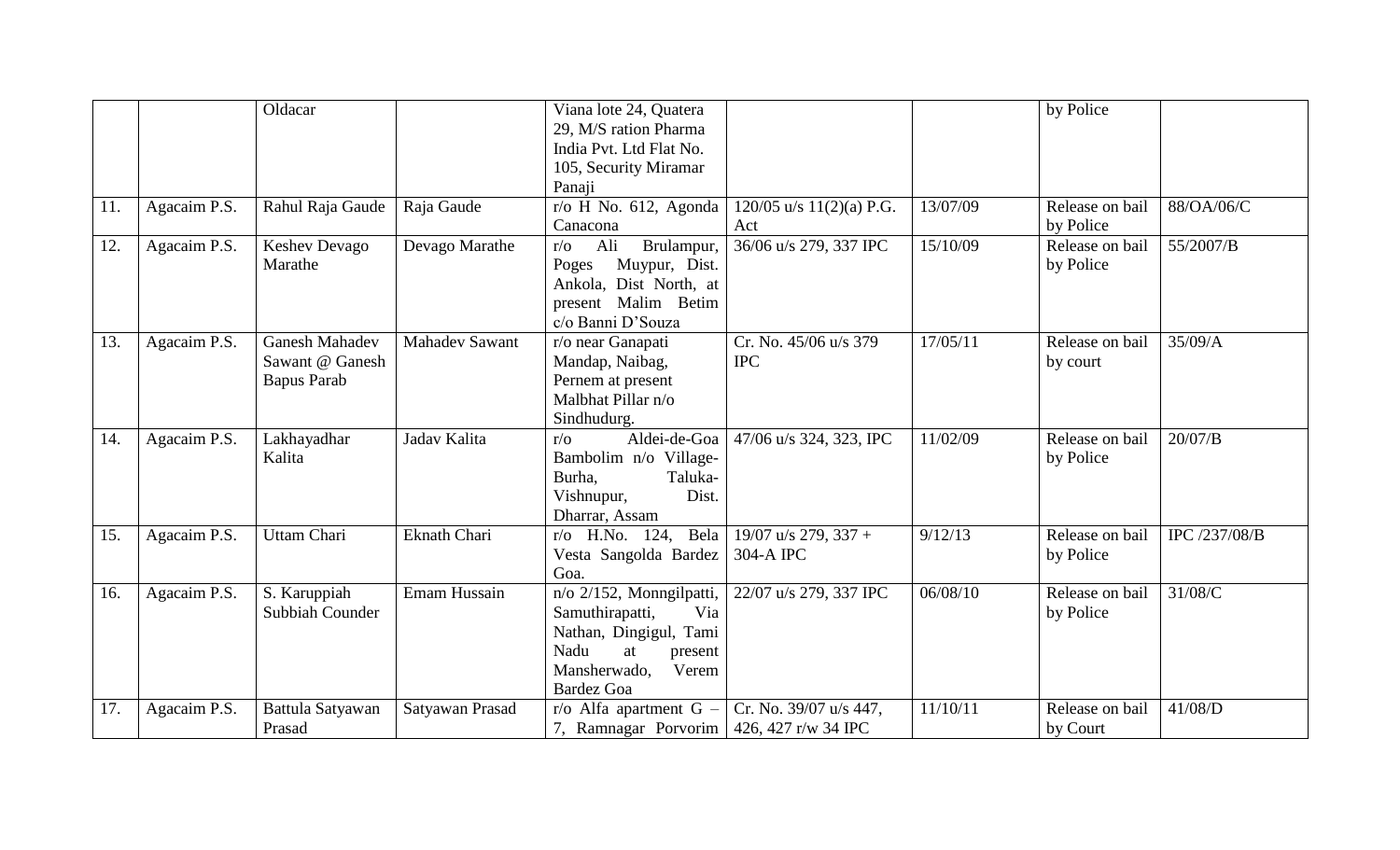|     |              |                                                                                                                               |                        | n/o HIG, 112, Phase -2,<br>KPHB,<br>Colony                                              |                                          |                |                             |                    |
|-----|--------------|-------------------------------------------------------------------------------------------------------------------------------|------------------------|-----------------------------------------------------------------------------------------|------------------------------------------|----------------|-----------------------------|--------------------|
|     |              |                                                                                                                               |                        | Hyderabad.                                                                              |                                          |                |                             |                    |
| 18. | Agacaim P.S. | Teri Jose<br>Rodrigues                                                                                                        | Jose Rodrigues         | r/o H NO. 31/1, Siridao.                                                                | Cr. No. 32/10 u/s 341,<br>324 r/w 34 IPC | 19.09.11       | Release on bail<br>by Court | 219/10/B           |
| 19. | Agacaim P.S. | Domnic Alex<br>Pires                                                                                                          | <b>Alex Pires</b>      | r/o h No. 52, Jesu<br>Nazareth Siridao                                                  | Cr. No. 32/10 u/s 341,<br>324 r/w 34 IPC | 19.09.11       | Release on bail<br>by Court | 219/10/B           |
| 20. | Mapusa       | Devan<br>Sapan<br>Singh<br>$r/\sigma$<br>Manipur Imphal                                                                       | S. Chabo Singh         | r/o. Manipur Imphal                                                                     | 189/00 u/s. 224 IPC                      | 13.11.00       | Not arsreted                | <b>JMFC</b> Map    |
| 21. | Mapusa       | Patil<br>Dilip<br>$r/\sigma$<br>Bhaji<br>Market<br>Vashi<br><b>New</b><br>Mumbai                                              | <b>Shankar Patil</b>   | r/o Bhaji Market Vashi<br>New Mumbai                                                    | 360/94 u/s 356, 379 IPC                  | $\overline{a}$ | Bail by court               | <b>JMFC</b> Map    |
| 22. | Mapusa       | Gawda<br>Naveen<br>Patel r/o Belgaum<br>Khanpur                                                                               | Krishna Gawda          | r/o Belgaum Khanpur                                                                     | 153/96 u/s 468 420 IPC                   |                | Bail by court               | $-do -$            |
| 23. | Mapusa       | Firoz Khan s/o.<br>Noor Alam Khan<br>r/o Marcel Market<br>c/o Abel Mansion<br>Varanasi<br>$n/\sigma$<br><b>Bhovajiveer UP</b> | Noor Alam Khan         | r/o Marcel Market c/o<br>Abel<br>Mansion<br>$n/\sigma$<br>Bhovajiveer<br>Varanasi<br>UP | 201/00 u/s 171-F-IPC                     |                | Bail by court               | <b>JMFC</b> Mapusa |
| 24. | Mapusa       | Melba<br>Mrs.<br>$r/\sigma$<br>$D$ 'souza<br>Camarkhajan<br>Mapusa                                                            |                        | r/o. Camarkhajan<br>Mapusa                                                              | 12/00 u/s 420-34 IPC                     |                | Bail by court               | JMFC, Mapusa       |
| 25. | Mapusa       | Mohammad<br>Shaikh<br>$r/\sigma$<br>Mapusa                                                                                    |                        | r/o. Mapusa                                                                             | 364/02 u/s 11(2)(a) PG<br>Act            |                | Bail by police              | JMFC, Mapusa       |
| 26. | Mapusa       | Badal Pandey<br>$\omega$<br><b>Bhimkumar</b><br>$s/\sigma$<br>Shetalprasad                                                    | Shetalprasad<br>Pandey | r/o UP at present Duler<br>Mapusa                                                       | 209/02 u/s 454 457 380<br>$r/w$ 34 IPC   |                | Bail by police              | JMFC, Mapusa       |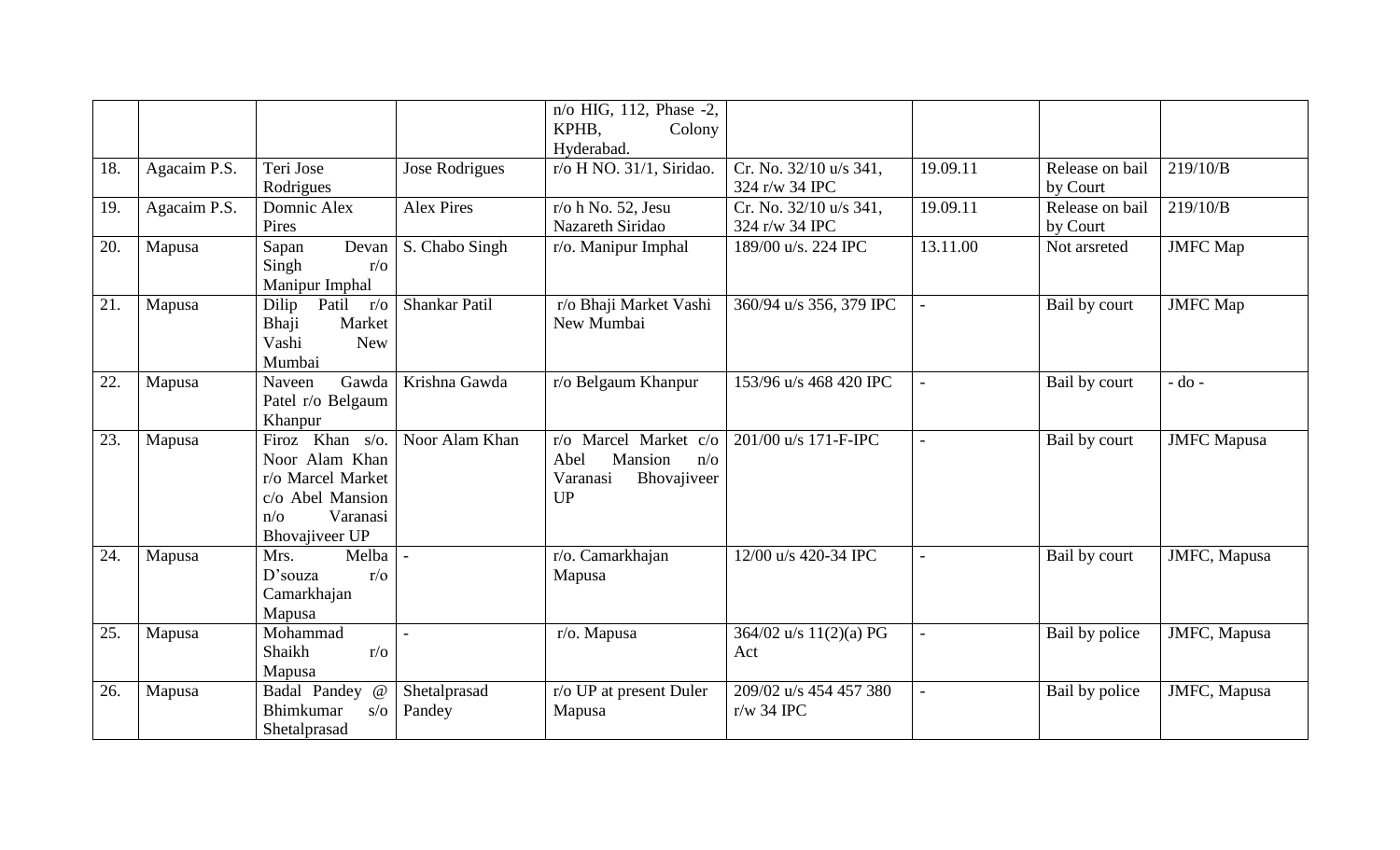| 27. | Mapusa | Pandey r/o UP at<br>Duler<br>present<br>Mapusa<br>M. Pallani Swami                                                           |                          | 39, Keniwado Mapusa                                     | 132/99 u/s 325 504 -34                             |                | JMFC, Mapusa    |
|-----|--------|------------------------------------------------------------------------------------------------------------------------------|--------------------------|---------------------------------------------------------|----------------------------------------------------|----------------|-----------------|
|     |        | r/o 39, Keniwado<br>Mapusa                                                                                                   |                          |                                                         |                                                    |                |                 |
| 28. | Mapusa | $\omega$<br>Ramappa<br>Ramesh Shivappa<br>Mullali r/o<br>C/O<br>R.G.<br>Patil<br>Zuarinagar,<br>561,<br>Vasco                | Shivappa Mullali         | r/o C/o R.G. Patil<br>Zuarinagar, 561, Vasco            | 275/99 u/s 279 338 IPC                             | Bail by police | JMFC, Mapusa    |
| 29. | Mapusa | Parmesh<br>Lalchat<br>Haldar r/o Canca<br>Mapusa<br>$n/\sigma$<br>Culcutta                                                   | Lalchat Haldar           | r/o Canca Mapusa n/o<br>Calcutta                        | 199/00 u/s 171 -f-IPC<br>$\overline{a}$            | Bail by court  | JMFC, Mapusa    |
| 30. | Mapusa | Chinappa<br>Anthony<br>$r/\sigma$<br>Trinakole<br>$r/\sigma$<br>Sangam TN, $a/p$<br>Chikhali Colvale                         | Anthony r/o<br>Trinakole | r/o Trinakole r/o<br>Sangam TN, a/p<br>Chikhali Colvale | $107/01$ u/s 4 of Exp.Sub<br>$\blacksquare$<br>Act | Bail by court  | JMFC, Mapusa    |
| 31. | Mapusa | Mohammad<br>Abbas<br>Hussain<br>Selencarwala<br>$r/\sigma$<br>Colvale<br>$n/\sigma$<br>Mumbai<br>135/33<br><b>Grand Road</b> |                          | r/o Colvale n/o Mumbai<br>135/33 Grand Road             | 139/96 u/s 379 IPC                                 | Bail by court  | <b>JMFC</b> Map |
| 32. | Mapusa | Shankar Nagappa<br>Nadaf r/o Tivim,<br>Nr. Bunglow                                                                           | Nagappa Nadaf            | r/o Tivim, Nr.<br>Bungalow                              | 64/00 u/s 324 IPC                                  | Bail by court  | JMFC, Mapusa    |
| 33. | Mapusa | Mukund<br>Devji<br>Shah r/o Flat B,<br>Bldg,<br>Pushpak                                                                      | Devji Shah               | r/o Flat B, Pushpak<br>Bldg, Ganeshpuri                 | 240/02 u/s 279 337 IPC                             | Bail by police | JMFC, Mapusa    |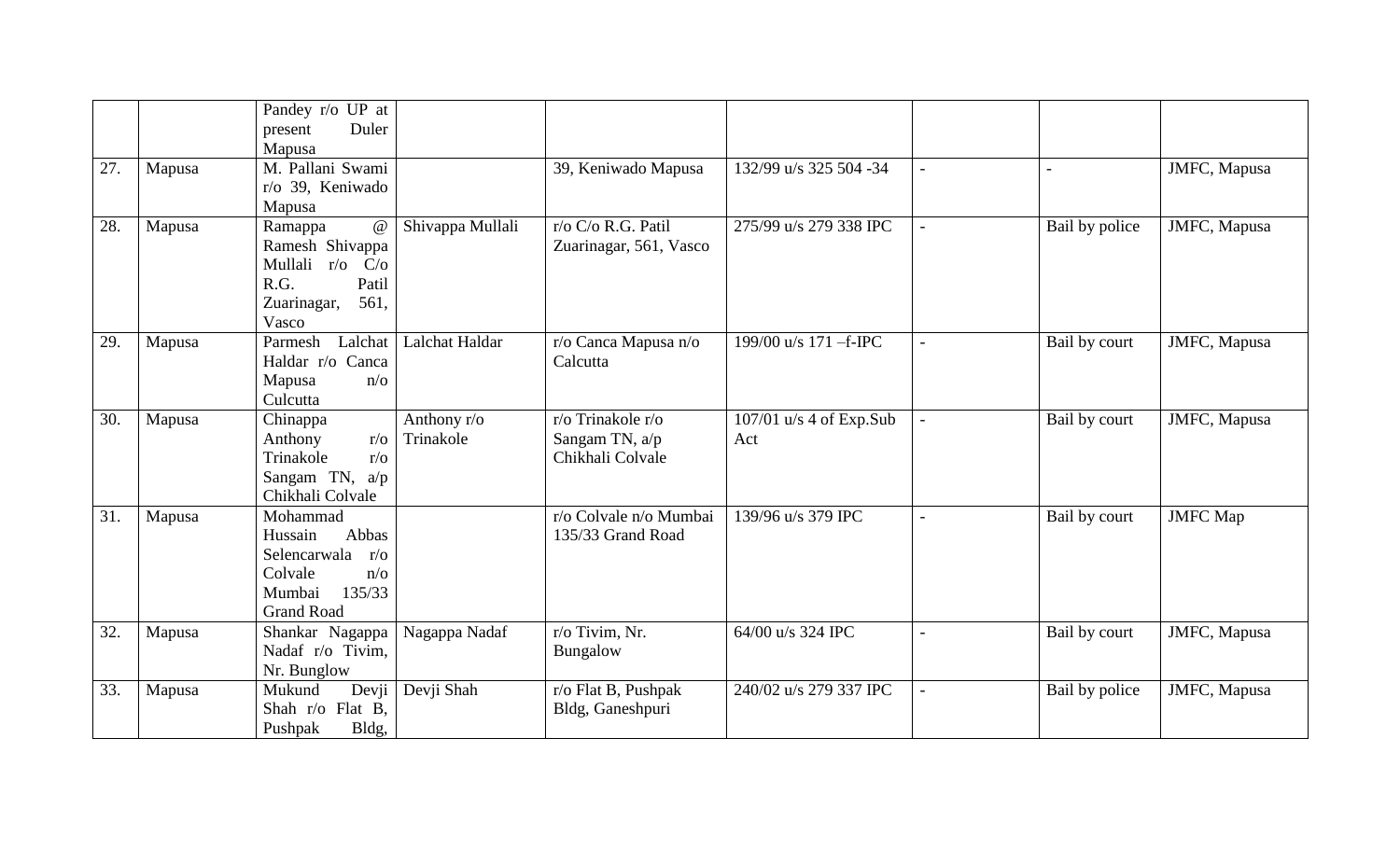|     |        | Ganeshpuri                                                                              |                         |                                              |                                             |           |                |                    |
|-----|--------|-----------------------------------------------------------------------------------------|-------------------------|----------------------------------------------|---------------------------------------------|-----------|----------------|--------------------|
| 34. | Mapusa | Kishankumar<br>Sitaram Singh r/o<br>galli<br>53<br>4,<br>chawalia, Barelli<br><b>UP</b> | <b>Sitaram Singh</b>    | r/o 53 galli 4, chawalia,<br>Barelli UP      | 395/02 u/s 379 IPC                          |           | Bail by court  | JMFC, Mapusa       |
| 35. | Mapusa | Pratap Yeshwant<br>Niglye r/o Janki<br>Shankar<br>Lodge<br>Mapusa                       | <b>Yeshwant Niglye</b>  | r/o Janki Shankar<br>Lodge Mapusa            | 78/94 u/s 3 & 4 PG Act                      | 16.8.02   | bail by police | JMFC, Mapusa       |
| 36. | Mapusa | Ashok Parshuram<br>Naik<br>$r/\sigma$<br>Carewado<br>Assagao<br>(Gongerewada)           | Parshuram Naik          | r/o Carewado Assagao<br>(Gongerewada)        | 313/97 u/s 143 147 148<br>324 506 - 149 IPC | 18.7.02   | Bail by court  | JMFC, Mapusa       |
| 37. | Mapusa | Valerian Menezes<br>Cuchelim<br>$r/\sigma$<br><b>Bardez</b>                             | s/o Joseph              | r/o Cuchelim Bardez                          | 303/97 u/s 143 147 148<br>323 427-149 IPC   |           | Not arrested   | $-do -$            |
| 38. | Mapusa | Rony<br>Sheldon<br>Pereira<br>$r/\sigma$<br>Karaswado<br>Mapusa                         |                         | r/o Karaswado Mapusa                         | 303/97 u/s 143 147 148<br>323 427-149 IPC   |           | Not arrested   | $-do -$            |
| 39. | Mapusa | Manuel<br>Tony<br>$r/\mathrm{o}$<br>Rodrigues<br>Bancarwado<br>Sodiem Siolim            | <b>Manuel Rodrigues</b> | r/o Bancarwado Sodiem<br>Siolim              | 48/92 u/s 143 147 427<br><b>IPC</b>         | 23.1.02   | Bail by police | <b>JMFC</b> Mapusa |
| 40. | Mapusa | Stoklar S/o Juao<br>Lopes $r/o$<br>190,<br>Ribandar,                                    | Juao Lopes              | Stoklar S/o.Juao Lopes<br>r/o 190, Ribandar, | 274/91 u/s 454 380 IPC                      | 26.3.2003 | Not arrested   | JMFC, Mapusa       |
| 41. | Mapusa | Victor<br>Terry<br>Barros r/o 6, Xell,<br>Siolim                                        | <b>Victor Barros</b>    | Terry Victor Barros r/o<br>6, Xell, Siolim   | 274/91 u/s 454 380 IPC                      | 26.3.2003 | Bail by court  | $-do -$            |
| 42. | Mapusa | Purushottam                                                                             |                         | Purushottam Kulur r/o                        | 228/01 u/s 341 326 r/w                      | 31.7.03   | Not arrested   | <b>JMFC</b> Mapusa |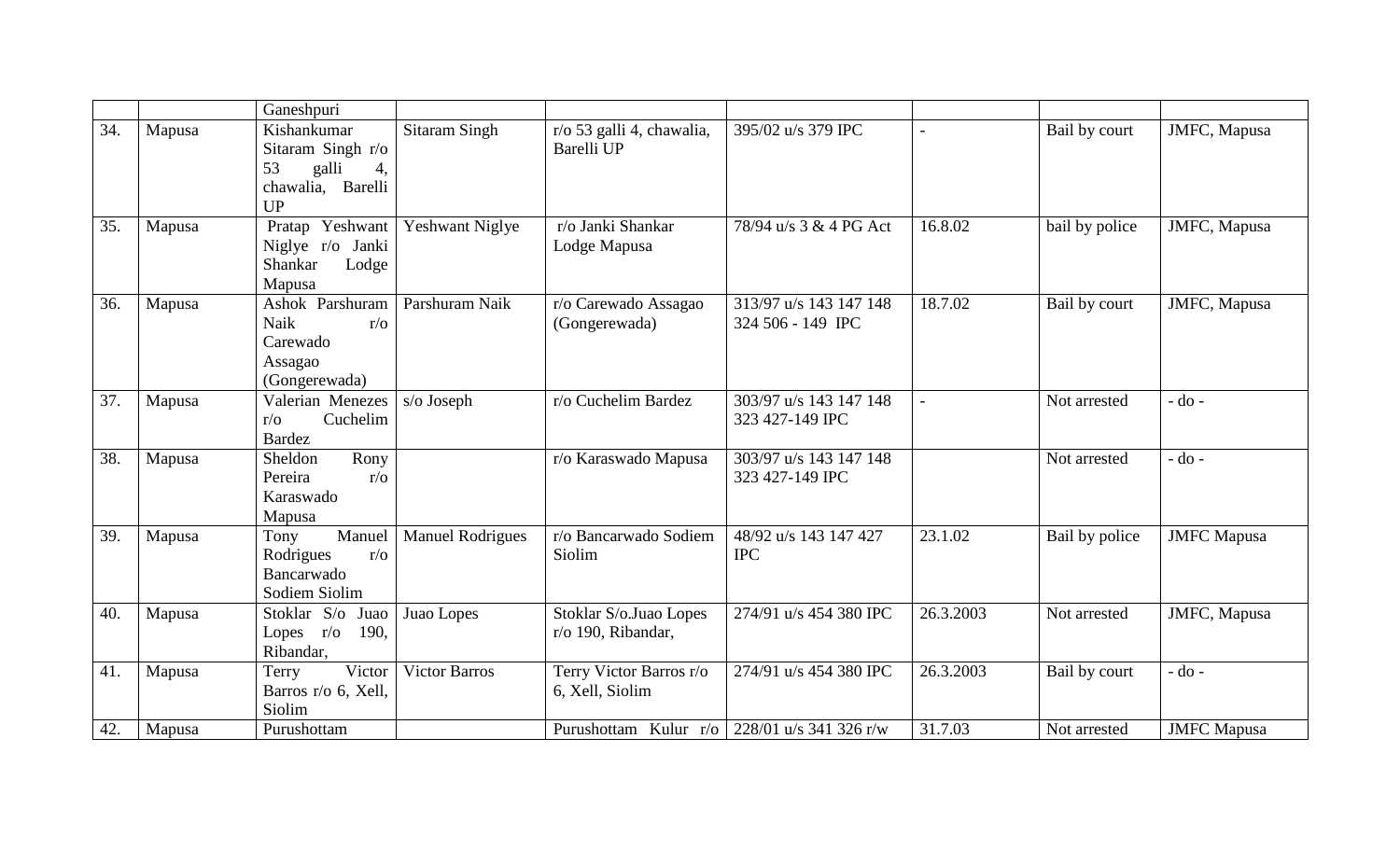|     |        | Kulur r/o Nr. Cine<br>Alankar, Mapusa<br>Permanent Add.<br>Not known                                   |                          | Cine<br>Nr.<br>Alankar,<br>Mapusa Permanent Add.<br>Not known                       | 34 IPC                                 |           |               |                      |
|-----|--------|--------------------------------------------------------------------------------------------------------|--------------------------|-------------------------------------------------------------------------------------|----------------------------------------|-----------|---------------|----------------------|
| 43. | Mapusa | Javed Bashisuddin<br>1055,<br>Kaji r/o<br>Subar<br>Nagar<br>Belgaum                                    | Bashisuddin Kaji         | Javed Bashisuddin Kaji<br>r/o 1055, Subar Nagar<br>Belgaum                          | 95/98 u/s 379 IPC                      |           | Bail by court | JMFC, Mapusa         |
| 44. | Mapusa | Ashok<br>Uday<br>Walke r/o 803,<br>Nangad Bajarpeth<br>Khanapur<br>Belgaum                             | <b>Ashok Walke</b>       | Uday Ashok Walke r/o<br>803, Nangad Bajarpeth<br>Khanapur Belgaum                   | 95/98 u/s 379 IPC                      |           | Bail by court | JMFC, Mapusa         |
| 45. | Mapusa | Stefan Ake<br>$r/\sigma$<br>Switzerland                                                                |                          | Stefan Ake r/o<br>Switzerland                                                       | 272/97 u/s 323 504 -34<br><b>IPC</b>   | 17.7.01   | Bail by court | <b>JMFC</b> Map      |
| 46. | Mapusa | Soma<br>Vishram<br>Sawant r/o Guirim<br>Pajiwada<br>$n/\sigma$<br>Otavnem<br>Sawantwadi<br>Sindhudurga | Soma Sawant              | Vishram Soma Sawant<br>r/o Guirim Pajiwada n/o<br>Otavnem Sawantwadi<br>Sindhudurga | 386/91 u/s 341 323 379<br>$r/w$ 34 IPC | 28.12.01  | Bail by court | <b>JMFC</b> Map      |
| 47. | Mapusa | Santosh<br>Dinesh<br>Naik r/o<br>Gogal<br>Margao                                                       | Dinesh Naik              | <b>Santosh Dinesh Naik</b><br>r/o Gogal Margao                                      | 266/94 u/s 454 380 511<br><b>IPC</b>   | 28.8.2002 | Bail by court | <b>JMFC</b> Bicholim |
| 48. | Mapusa | Mohan<br>Kumarang Nair @<br>Kulle r/o Borde<br>Margao                                                  | Kumarang Nair @<br>Kulle | Mohan Kumarang Nair<br>Kulle r/o Borde<br>$\omega$<br>Margao                        | 266/94 u/s 454 380 511<br><b>IPC</b>   | 28.8.2002 | Bail by court | $-do-$               |
| 49. | Mapusa | Radhakrishna<br>Surendra<br>$r/\sigma$<br>Curtalim Margao                                              |                          | Radhakrishna Surendra<br>r/o. Curtalim Margao                                       | 266/94 u/s 454 380 511<br><b>IPC</b>   | 28.8.2002 | Bail by court | $-do-$               |
| 50. | Mapusa | Suresh<br>Babu<br>@<br>Nair<br>Krishna                                                                 | Babu Krishna @<br>Nair   | Suresh Babu Krishna @<br>Nair r/o Margao                                            | 266/94 u/s 454 380 511<br><b>IPC</b>   | 28.8.2002 | Bail by court | $-do-$               |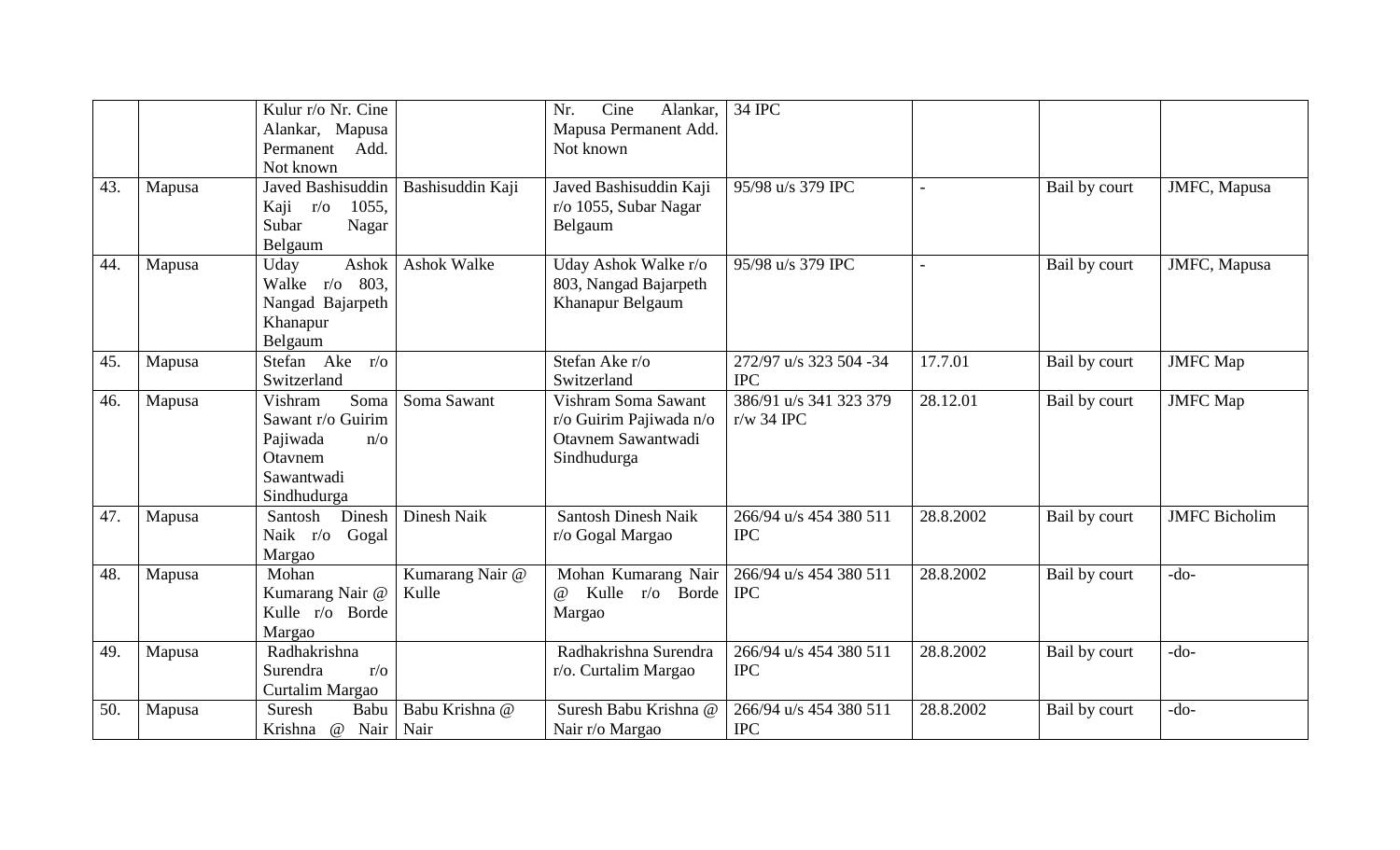|     |        | r/o Margao                                                                                                                                 |                          |                                                                                                                        |                                              |           |               |                      |
|-----|--------|--------------------------------------------------------------------------------------------------------------------------------------------|--------------------------|------------------------------------------------------------------------------------------------------------------------|----------------------------------------------|-----------|---------------|----------------------|
| 51. | Mapusa | C.K.<br>Mohan<br>Ranchandra<br>$r/\sigma$<br>Old Goa                                                                                       |                          | Mohan C.K.<br>Ranchandra r/o Old Goa                                                                                   | 266/94 u/s 454 380 511<br><b>IPC</b>         | 28.8.2002 | Bail by court | $-do-$               |
| 52. | Mapusa | <b>Bahadur</b><br>Sher<br>Manbahadur<br>$r/\sigma$<br>Margao                                                                               |                          | <b>Sher Bahadur</b><br>Manbahadur r/o Margao                                                                           | 266/94 u/s 454 380 511<br><b>IPC</b>         | 28.8.2002 | Bail by court | <b>JMFC</b> Bicholim |
| 53. | Mapusa | Sing<br>Satyawan<br>s/o Asarpe Sing<br>r/o Karaswado c/o<br>Mohammed Scrap<br>Faizubad,<br>$n/\sigma$<br>Village<br>Rampur<br>Nanipuri UP  | <b>Asarpe Sing</b>       | Satyawan Sing s/o<br>Asarpe Sing r/o<br>Karaswado c/o<br>Mohammed Scrap n/o<br>Faizubad, Rampur<br>Village Nanipuri UP | 102/98 u/s 279 - 34                          | 5.1.02    | Bail by court | <b>JMFC</b> Map      |
| 54. | Mapusa | Gani<br>Nadeem<br>Nayak r/o<br>$c/\sigma$<br>Mohamad Umed<br>Ali, Karaswada                                                                | Gani Nayak               | Nadeem Gani Nayak r/o<br>c/o Mohamad Umed<br>Ali, Karaswada                                                            | 51/01 u/s 323 506 (II) -<br>34               | 28.12.02  | Bail by court | JMFC, Map            |
| 55. | Mapusa | Birjilal s/o Bhipad<br>Varma<br>$r/\sigma$<br>Karaswado<br>194/01/Jr                                                                       | <b>Bhipad Varma</b>      | Birjilal s/o Bhipad<br>Varma r/o Karaswado<br>194/01/Jr                                                                | 51/01 u/s 323 506 (II)-34                    | 28.12.02  | Bail by court | $-do-$               |
| 56. | Mapusa | Iqbal<br>$s/\sigma$<br>Aurangjeb<br>Aurangawale<br>$r/\sigma$<br>Col.<br>Dangui<br>C/O<br>Mapusa<br>Gabru Chal<br>$n/\sigma$<br>Dharwar KS | Aurangjeb<br>Aurangawale | r/o Dangui Col. Mapusa<br>C/o Gabru Chal<br>n/o Dharwar KS                                                             | 307/96 u/s 454 380 IPC                       | 16.3.01   | Not arrested  | JMFC, Mapusa         |
| 57. | Mapusa | (full<br>Chandra<br>name not known)<br>r/o N/o Kolhapur                                                                                    |                          | Chandra (full name not<br>known) r/o $N$ /o<br>Kolhapur                                                                | 26/94 u/s 427 506 r/w 34<br>IPC & 3 PDPP Act | 21.6.01   | Not arrested  | <b>JMFC</b> Mapusa   |
| 58. | Mapusa | Vishnu Macappa                                                                                                                             | Macappa                  | r/o Janki Shankar                                                                                                      | 78/94 u/s 3 & 4 PG Act                       | 14.9.2001 | Bail police   | JMFC, Mapusa         |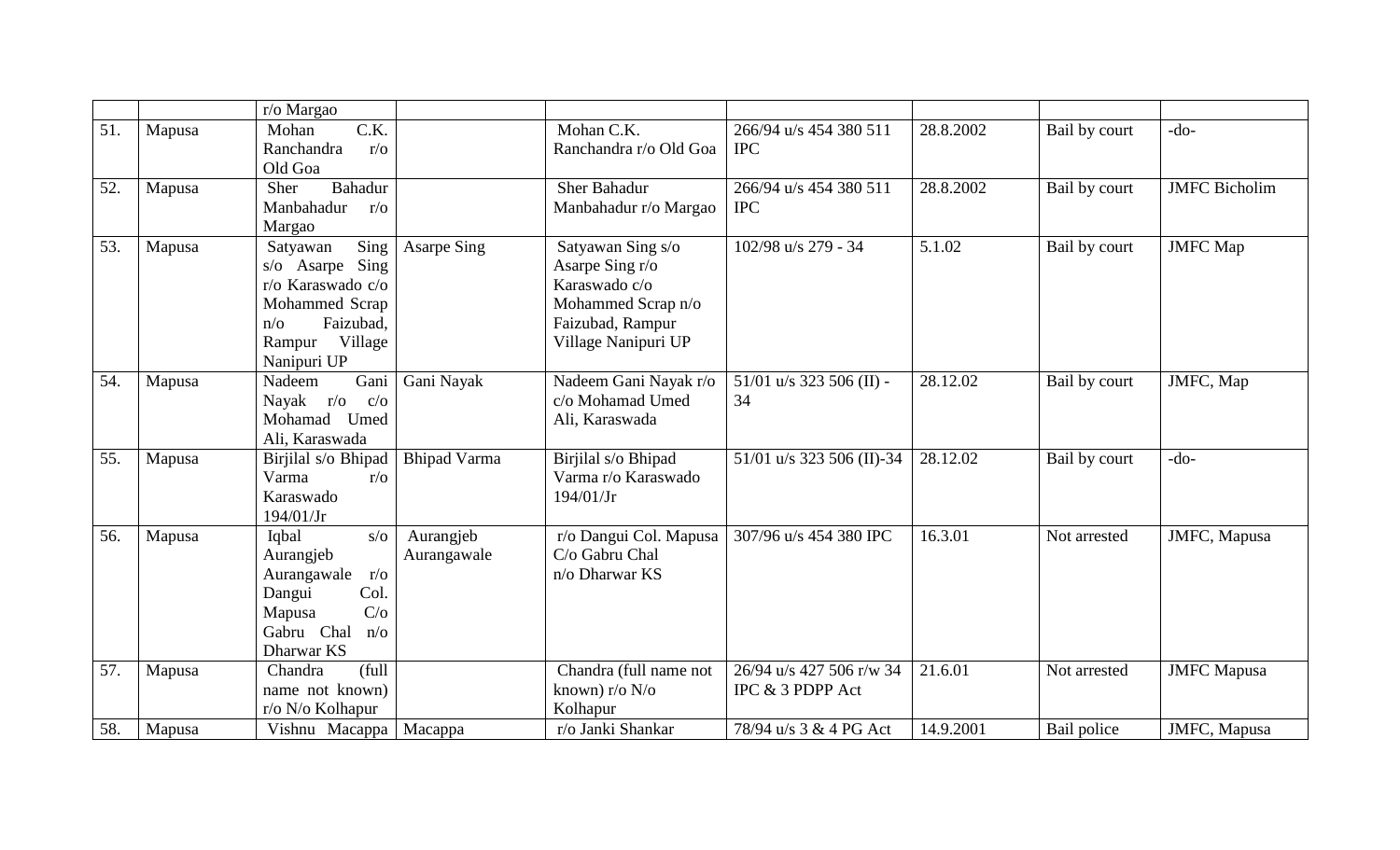|     |             | (Nagappa) Madar<br>r/o Janki Shankar<br>Lodge Mapusa                                                                     | (Nagappa) Madar           | Lodge Mapusa                                                                |                                         |                                  |                               |                                                           |
|-----|-------------|--------------------------------------------------------------------------------------------------------------------------|---------------------------|-----------------------------------------------------------------------------|-----------------------------------------|----------------------------------|-------------------------------|-----------------------------------------------------------|
| 59. | Mapusa      | Meric Nicolas s/o<br>Joseph Lobo r/o<br>House,<br>Victory<br>Block 2, R.No.7,<br>MMC Cross Rd.<br>Mahim<br>(W)<br>Mumbai | Joseph Lobo               | r/o Victory House,<br>Block 2, R.No.7, MMC<br>Cross Rd. Mahim (W)<br>Mumbai | 01/94 u/s 356 379 r/w 34<br><b>IPC</b>  | 21.5.03                          | Bail by court                 | <b>JMFC</b> Mapusa                                        |
| 60. | Mapusa      | Damodar Namdev<br>Raut<br>$r/\sigma$<br>Naikwado Verla                                                                   | <b>Namdev Raut</b>        | r/o Naikwado Verla                                                          | 100/98 u/s 454 380-34<br><b>IPC</b>     | 18.2.03                          | Bail by court                 | <b>JMFC</b> Mapusa                                        |
| 61. | Mapusa      | Pooja Rajesh Naik<br>r/o Zopda No.27,<br>Kariwada<br><b>Navelim Salcete</b>                                              | Rajesh Naik               | r/o Zopda No.27,<br>Kariwada Navelim<br>Salcet                              | 358/01 u/s 224 IPC                      | 27.12.02                         | Bail by court                 | <b>JMFC</b> Map                                           |
| 62. | Mapusa      | Subhash Basappa<br>Benkanhalli<br>$r/\sigma$ .<br>Ganganagar<br>Khorlim Mapusa                                           | Basappa<br>Benkanhalli    | r/o Ganganagar Khorlim<br>Mapusa                                            | 87/97 u/s 324 504 506<br>$(II)$ IPC     | 5.8.03                           | Bail by court                 | <b>JMFC</b> Map                                           |
| 63. | Anjuna P.S. | Francisco s/o<br>SebyFernandes                                                                                           | SebyFernandes             | H.No. 98 Mendoswado<br>Nagoa Arpora Bardez<br>Goa                           | Cr. No. 40/98 U/s 447<br>323,506,34 IPC | 13.11.2002,                      | Released on<br>bail by Police | <b>JMFC</b> Mapusa<br>C.C. No. 154/99/B                   |
| 64. | Anjuna P.S. | Vishal s/o<br>Pandurang<br>Agarwadekar                                                                                   | Pandurang<br>Agarwadekar. | H.No. 86 Zorwado<br>Shapora.                                                | Cr.No.4/04 U/s 7&10<br>Music Act        | 3.4.2008                         | Released on<br>bail by Police | <b>JMFC</b> Mapusa<br>O.A.No.939/S/04/E                   |
| 65. | Anjuna PS   | Zacarias<br>Rodrigues s/o<br><b>Tiago Rodrigues</b>                                                                      | <b>Tiago Rodrigues</b>    | H.No. 771<br><b>IIndFatradeVarcaSalcete</b><br>Goa                          | 65/99 U/s 395,45134 IPC                 | In the month of<br>November 2002 | Released on<br>bail by Court  | Ad Hoc<br>Asst.Session Judge<br>Panaji<br>S.C.No.43/2002. |
| 66. | Anjuna PS   | Roy s/o<br>PiedadeFernades                                                                                               | <b>Piedade Fernades</b>   | H.No.4 Near Kare<br>College of Law Borda                                    | 65/99 U/s 395,45134 IPC                 | In the month of<br>November 2002 | Released on<br>bail by Court  | Ad Hoc<br><b>Asst.Session Judge</b>                       |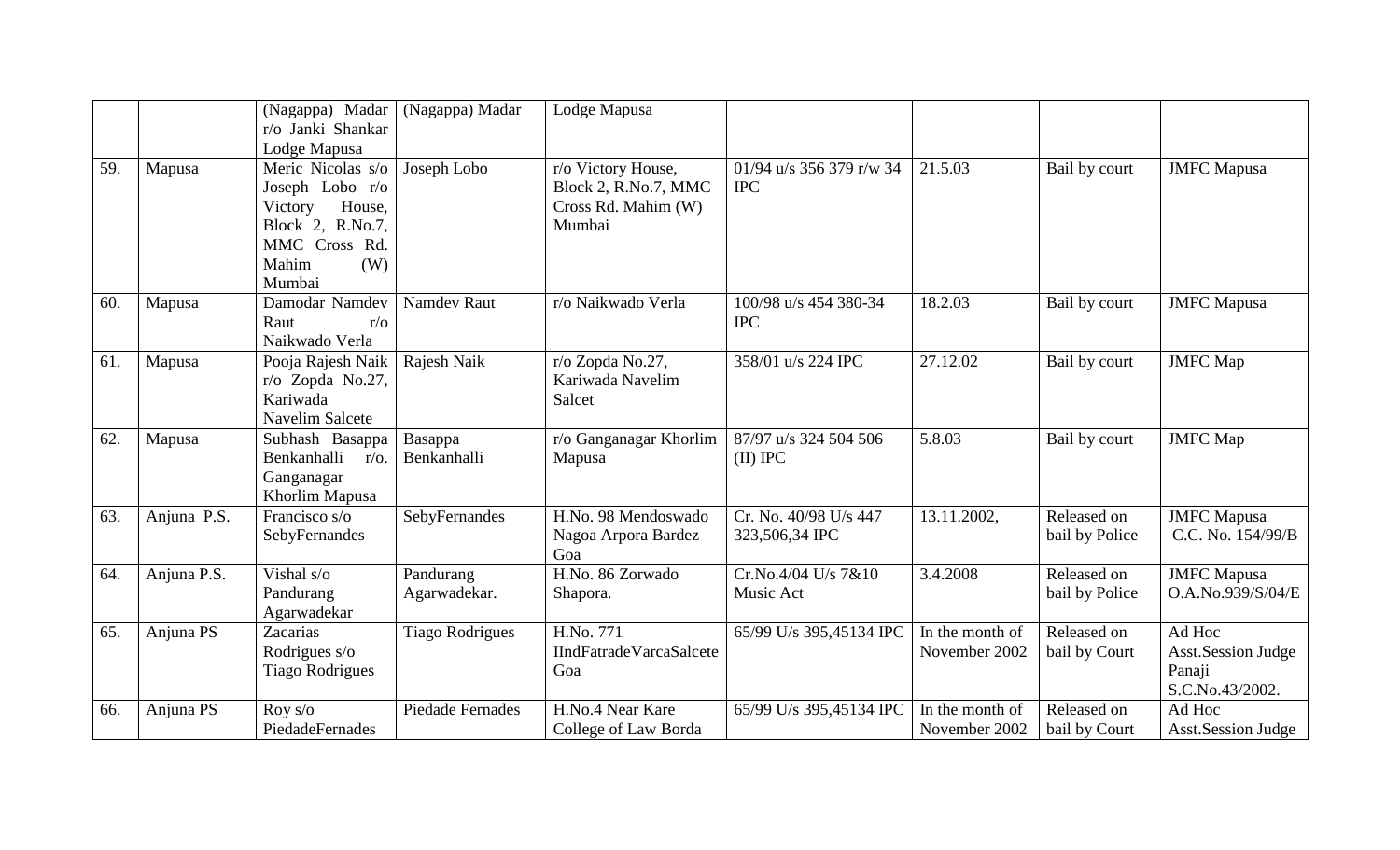|     |           |                                                                                 |                                           | Margao Salcete                                             |                                                                           |                                  |                              | Panaji<br>S.C.No.43/2002.                                        |
|-----|-----------|---------------------------------------------------------------------------------|-------------------------------------------|------------------------------------------------------------|---------------------------------------------------------------------------|----------------------------------|------------------------------|------------------------------------------------------------------|
| 67. | Anjuna PS | Monday Igwilo,<br><b>Nigerian National</b>                                      | Igwilo, Nigerian<br>National              | H. No.12 Eibuna Street<br>Onitsha Nigeria                  | 65/99 U/s 395,45134 IPC                                                   | In the month of<br>November 2002 | Released on<br>bail by Court | Ad Hoc<br><b>Asst.Session Judge</b><br>Panaji<br>S.C.No.43/2002. |
| 68. | Anjuna PS | Frank s/o Michael<br>Powuel,<br>Barbadosa<br>National,<br>PP-No 553245          | Michael Powuel<br>,Barbadosa<br>National, | 168 Kings Road.<br><b>Bridges Town</b><br><b>Barbadosa</b> | 92/99 U/s 468,471, 420<br>$r/w$ 34 IPC                                    |                                  | Released on<br>bail by Court | <b>JMFC</b> Mapusa<br>C.C. No.<br>205/2000/JR/I)                 |
| 69. | Anjuna PS | Thomason F<br>Unaison s/o<br>Emma<br>Republic of St.<br>Laicia<br>PP No. 100422 | s/o Emma                                  | 04 Ojoh Street Castriss<br>Republic of St. Laicia          | 92/99 U/s 468,471, 420<br>$r/w$ 34 IPC                                    | $\overline{a}$                   | Released on<br>bail by Court | <b>JMFC</b> Mapusa<br>(C.C. No.<br>205/2000/JR/I)                |
| 70. | Anjuna PS | Robert Mazolla,<br><b>Barbados</b><br>National<br>PP No. 456873                 | Mazolla                                   | Bridge Town 141<br>Thompson Barbadosa                      | 92/99 U/s 468,471, 420<br>$r/w$ 34 IPC                                    | $\overline{a}$                   | Released on<br>bail by Court | <b>JMFC</b> Mapusa<br>(C.C. No.<br>205/2000/JR/I)                |
| 71. | Anjuna PS | John OtinoOdindi<br>s/o Andrew<br>Odindi,<br>Kenian National,<br>PPT No 428854  | Andrew Odindi,<br><b>Kenian National</b>  | <b>Kenian National</b>                                     | 07/02 U/s 468,471 IPC<br>$& 7(1)$ (iii) For Order<br>Act & 14 of For Act. | 2.2.2005                         | Released on<br>bail by Court | <b>JMFC</b> Mapusa<br>(C.C. No.<br>$63/02/JR$ )                  |
| 72. | Anjuna PS | Suresh<br>Ramchandrappa r                                                       | S/O<br>Ramchandrappa                      | H.No.56<br>Nelagadarasahalli<br><b>Nelamangal Banglore</b> | Cr.No. 28/05 u/s 457 380<br>$r/w$ 34 IPC                                  | 12.5.2005                        | Released on<br>bail by Court | <b>JMFC</b> Mapusa<br>C.C. No.<br>55/s/05/B                      |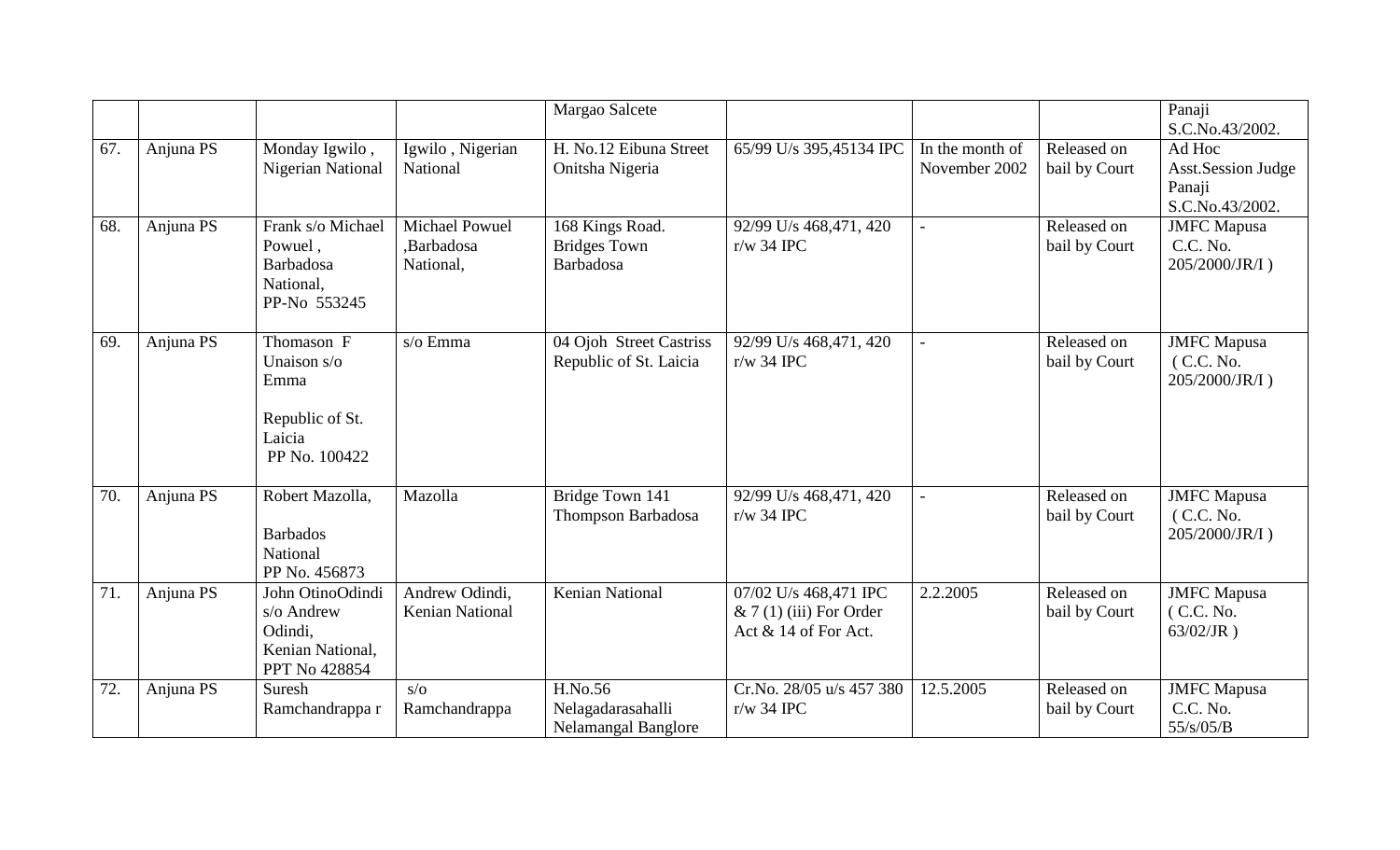| 73. | Anjuna PS | Kadar Hamsasab                                                                                 | s/o Hamsasab                                                                                  | H.No. 176 Malderi Dist<br>Kadagm Sidhuhapur<br>Karnataka                                 | Cr.No. 28/05 u/s 457 380<br>$r/w$ 34 IPC                                                                    | 12.5.2005                                                   | Released on<br>bail by Court                                                                     | <b>JMFC</b> Mapusa<br>C.C. No. 55/s/05/B                                                                                                                                                          |
|-----|-----------|------------------------------------------------------------------------------------------------|-----------------------------------------------------------------------------------------------|------------------------------------------------------------------------------------------|-------------------------------------------------------------------------------------------------------------|-------------------------------------------------------------|--------------------------------------------------------------------------------------------------|---------------------------------------------------------------------------------------------------------------------------------------------------------------------------------------------------|
| 74. | Anjuna PS | Sonnam Gyatso                                                                                  | $s$ /oTseringwangdue.                                                                         | M.C. Leogant<br>Dharamshalem<br>Dist.Gando H.P.                                          | Cr. No.80/03 U/s 457,<br>380, 511 IPC                                                                       | 8.9.2005                                                    | Released on<br>bail by Court                                                                     | <b>JMFC</b> Mapusa<br>CC No.<br>339/S/03/B)                                                                                                                                                       |
| 75. | Anjuna PS | Mehabood<br>Subhani Ghatkar                                                                    | SubhaniGhatkar                                                                                | c/o John Fernandes<br><b>Bettona</b>                                                     | $Cr, No.26/06$ u/s $11(2)(a)$<br>of P.G.Act                                                                 | 27.3.2008                                                   | Released on<br>bail by Police                                                                    | <b>JMFC</b> Mapusa<br>C.C.No.503/S/06/C                                                                                                                                                           |
| 76. | Anjuna PS | Pallani Swami s/o<br>Kammayya<br>Swami                                                         | Kammayya Swami                                                                                | H.No.2000, Passagod<br>Pondichari Kubalpalam<br>Kasapalem                                | 85/03 U/s 395 r/w 34<br>IPC (S.C No. 24/04)<br>Cr.No. 12/04 U/s 363,<br>392,376, 34 IPC (S.C.<br>No. 23/04) | 27.4.204<br>27.4.204                                        | Absconding<br>since<br>commission of<br>crime and<br>absconding<br>chargsheet filed<br>in court. | <b>IInd Ad-hoc Asst</b><br><b>Sessions Judge</b><br>FTC Junta House<br>Panaji.<br>Session case<br>No.24/04<br>Ad-hoc Assistant<br><b>Sessions Judge</b><br>(FTC)<br>Mapusa.(S.C. No.<br>$23/04$ ) |
| 77. | Anjuna PS | Mahesh@<br>Moriappa s/o<br>Sidharam Naik r/o<br>Kulgi Dandeli<br>Ambika Nagar<br>PS, Karnataka | Mahesh@<br>Moriappa s/o<br>SidharamNaik r/o<br>Kulgi Dandeli<br>Ambika Nagar PS,<br>Karnataka | Mahesh@ Moriappa s/o<br>Sidharam Naik r/o Kulgi<br>Dandeli Ambika Nagar<br>PS, Karnataka | Cr.No. 12/04 U/s 363,<br>392,376, 34 IPC (S.C.<br>No. 23/04)                                                | 27.4.204                                                    | Absconding<br>since<br>commission of<br>crime and<br>absconding<br>chargsheet filed<br>in court. | <b>Ad-hoc Assistant</b><br><b>Sessions Judge</b><br>(FTC)<br>Mapusa.(S.C. No.<br>$23/04$ )                                                                                                        |
| 78. | Anjuna PS | Erraya Gunachari<br>$@$ Raju s/o<br>Virabhadra.                                                | s/o Virabhadra                                                                                | Mulgud Gadag Hubli<br>Karnataka.                                                         | CrNo.66/99U/s 279,<br>337,304-A &3 and 128<br>of M.V.Act.                                                   | When checked<br>in Court the<br>case found kept<br>dormant. | Absconding<br>since<br>commission of<br>crime and                                                | <b>JMFC</b> Mapusa<br>C.C.No.177/01/Sr                                                                                                                                                            |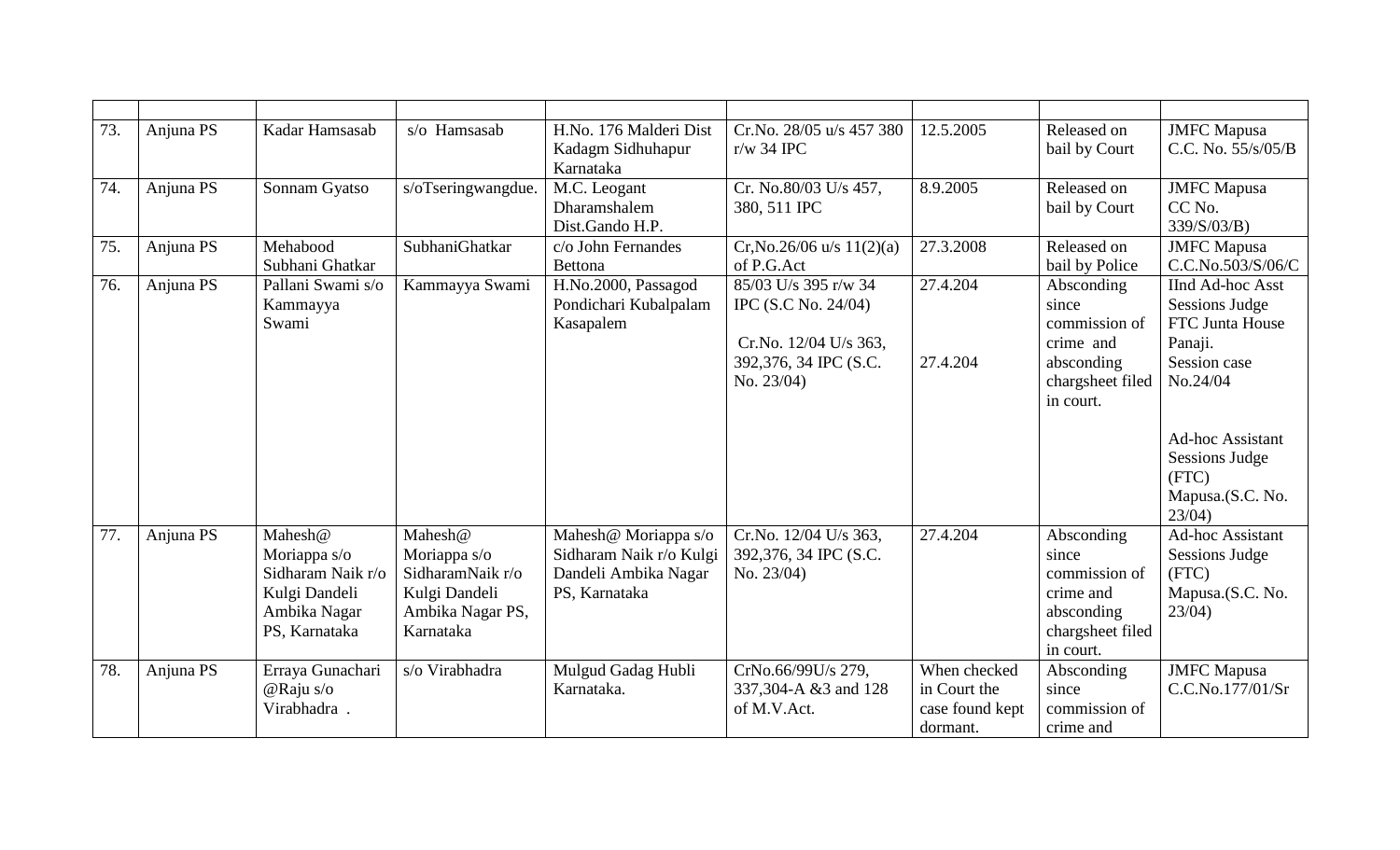|     |           |                                        |                         |                                                               |                                                   |          | absconding<br>charge sheet<br>filed in court.                                         |                                   |
|-----|-----------|----------------------------------------|-------------------------|---------------------------------------------------------------|---------------------------------------------------|----------|---------------------------------------------------------------------------------------|-----------------------------------|
| 79. | Pernem PS | Rajan @ Raju<br>Kalangutkar,<br>Desai, | $\overline{a}$          | R/o.Satarda Mah.                                              | 42/97 U/s.420 r/w. 34<br><b>IPC &amp; 406 IPC</b> | 26.05.98 | The accused<br>absconding,<br>case charge<br>sheeted as<br>absconding<br>charge sheet | <b>JMFC</b> Pernem<br>CC 12/S/98  |
| 80. | Pernem PS | Shakal Zhor,                           | $\overline{a}$          | <b>Israel National</b>                                        | 06/2002 U/s.279,338 IPC                           | 11.04.05 | The accused<br>absconding,<br>case charge<br>sheeted as<br>absconding<br>charge sheet | <b>JMFC</b> Pernem<br>CC 10/S/05  |
| 81. | Pernem PS | Suresh S/o.<br>Krishna Lamani,         | S/o. Krishna<br>Lamani, | R/o. Karaswada Mapusa                                         | 99/03 U/s 454,380 IPC,<br>CC                      | 29.07.05 | By Court                                                                              | <b>JJB</b> Merces<br>CC 98/JJB/03 |
|     |           |                                        |                         |                                                               | 101/03 u/s 454,380                                | 29.07.05 | By Court                                                                              | <b>JJB</b> Merces<br>CC 94/JJB/03 |
|     |           |                                        |                         |                                                               | 108/03 u/s 454,380,                               | 29.07.05 | By Court                                                                              | <b>JJB</b> Merces<br>CC 87/JJB/03 |
| 82. | Pernem PS | K.C. Kumar<br>Ponnu                    |                         | R/o. Naguri, dist-<br>Mangalore Karnataka                     | 89/05 u/s.457,380 IPC                             | 29.04.06 | By Court                                                                              | <b>JMFC</b> Pernem<br>CC 41/S/05  |
| 83. | Pernem PS | Sanjay Kumar<br>Singh                  |                         | R/o.Behind ITI Hajipur<br>Adalwadi Vaidhali, Dist<br>- Bihar. | 102/98 u/s.406,420<br>$r/w.34$ IPC                | 29.11.06 | The accused<br>absconding,<br>case charge<br>sheeted as<br>absconding<br>charge sheet | <b>JMFC</b> Pernem<br>CC 37/S/99  |
| 84. | Pernem PS | Satyandra Singh,                       | S.W.singh               | R/o.Behind ITI Hajipur<br>Adalwadi Vaidhali, Dist<br>- Bihar. | 102/98 u/s.406,420<br>$r/w.34$ IPC                | 29.11.06 | The accused<br>absconding,<br>case charge<br>sheeted as                               | <b>JMFC</b> Pernem<br>CC 37/S/99  |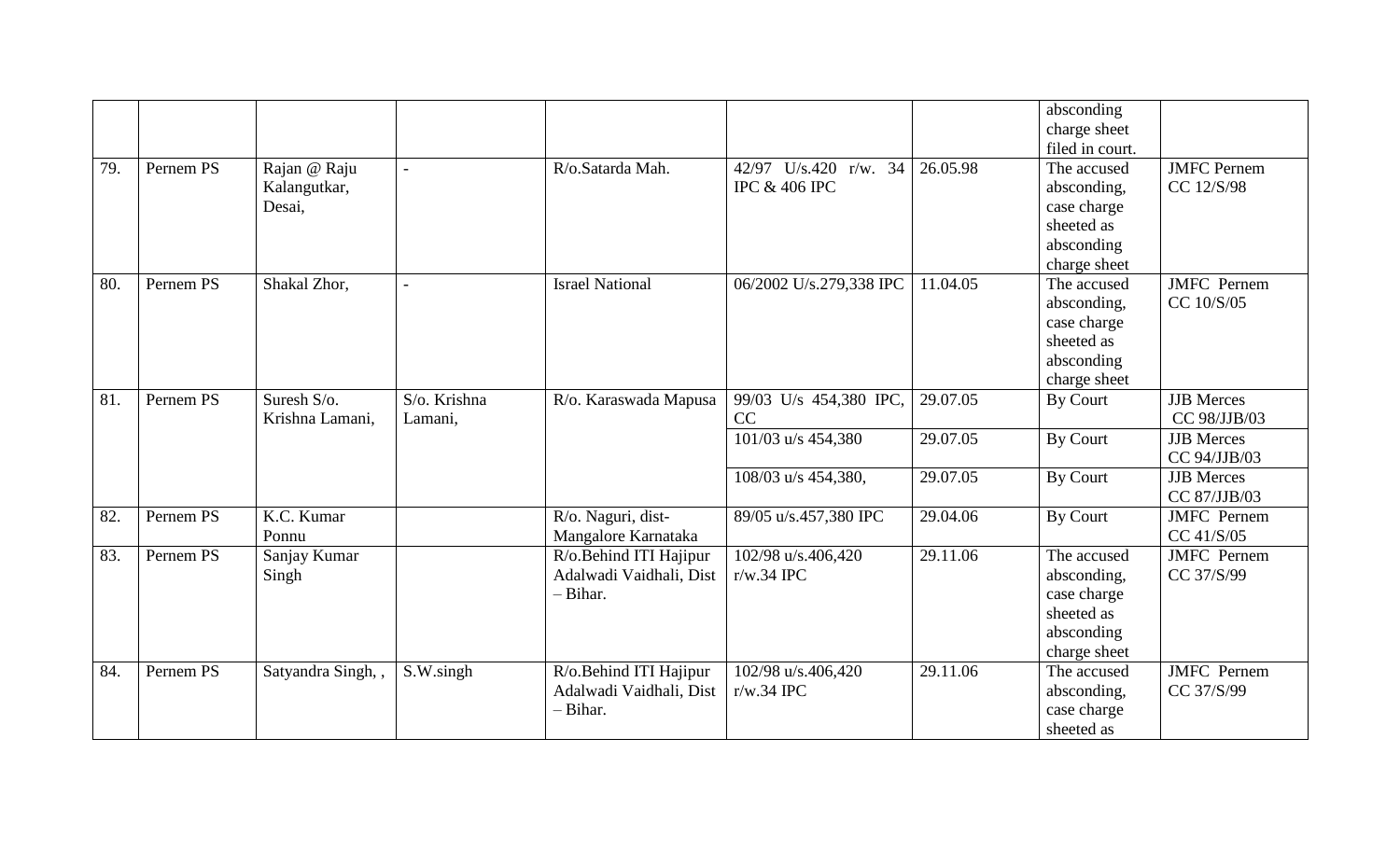|     |              |                                                                    |                          |                                                                         |                                                     |                | absconding<br>charge sheet                                                            |                                                    |
|-----|--------------|--------------------------------------------------------------------|--------------------------|-------------------------------------------------------------------------|-----------------------------------------------------|----------------|---------------------------------------------------------------------------------------|----------------------------------------------------|
| 85. | Pernem PS    | Rakesh<br>s/o.V.P.sinha                                            | s/o.V.P.sinha            | R/o.Manipura Near Arti<br>Press Patna Bihar.                            | 102/98 u/s.406,420<br>$r/w.34$ IPC                  | 29.11.06       | The accused<br>absconding,<br>case charge<br>sheeted as<br>absconding<br>charge sheet | <b>JMFC</b> Pernem<br>CC 37/S/99                   |
| 86. | Pernem PS    | Shailendra Singh                                                   |                          | R/o. R/o. Behind ITI<br>Hajipur Adalwadi<br>Vaidhali, Dist - Bihar.     | 102/98 u/s.406,420<br>$r/w.34$ IPC                  | 29.11.06       | The accused<br>absconding,<br>case charge<br>sheeted as<br>absconding<br>charge sheet | <b>JMFC</b> Pernem<br>CC 37/S/99                   |
| 87. | Pernem PS    | <b>Khaustov Eduard</b>                                             |                          | R/o.anjuna Bardez Goa,<br><b>USSR Russian National</b>                  | 14/2007 u/s.7,10 of M.P.<br>Music Act               | 10.08.07       | By Court                                                                              | <b>JMFC</b> Pernem<br>CC 25/0/07                   |
| 88. | Pernem PS    | Rajendra<br>s/o.Digamber<br>Mathkar,<br>R/o.Ibarmpur<br>Pernem Goa | s/o.Digamber<br>Mathkar, | R/o.Ibarmpur Pernem<br>Goa                                              | 64/98 U/s.409,420 IPC<br>$r/w.34$ IPC               | 29.11.06       | By Court                                                                              | <b>JMFC</b> Pernem<br>CC.7/S/2000                  |
| 89. | Porvorim P.S | Javed Khan                                                         | Mohammad Basha           | Fatta-wado, Nerul.                                                      | Cr.No.06/2000<br>u/s11(2)(a) PG Act                 | Not Available  | Police                                                                                | <b>JMFC</b> Mapusa OA<br>No.948/2000/F,            |
| 90. | Porvorim P.S | Mohinuddin Kadir                                                   | Abdul Kadir              | Near $P \& T \text{Colony},$<br>Porvorim                                | Cr.No.109/03<br>u/s.<br>11(2)(a) PG Act             | Not Available( | Police                                                                                | <b>OA</b><br>C.C.No.522/04/C<br><b>JMFC</b> Mapusa |
| 91. | Porvorim P.S | Rajeev Sharma                                                      | Kumar Sharma             | Precious<br>Appts.<br>Porvorim, N/o. Bihar                              | Cr.No.104/01.<br>$U/s$ .<br>431,355,323 r/w. 34 IPC | Not Available  | court                                                                                 | C.C.No.30/02/B,<br><b>JMFC</b> Mapusa.             |
| 92. | Porvorim P.S | Vikram Jeet Singh                                                  | Jeet Singh               | Behind<br>Yamuna<br>Bar,<br>precious<br>Appts.<br>Porvorim, N/o. Meerut | Cr.No.104/01<br>$U/s.431$ ,<br>355, 323 r/w 34 IPC  | Not Available  | court                                                                                 | C.C.No.30/02/B.<br><b>JMFC</b> Mapusa              |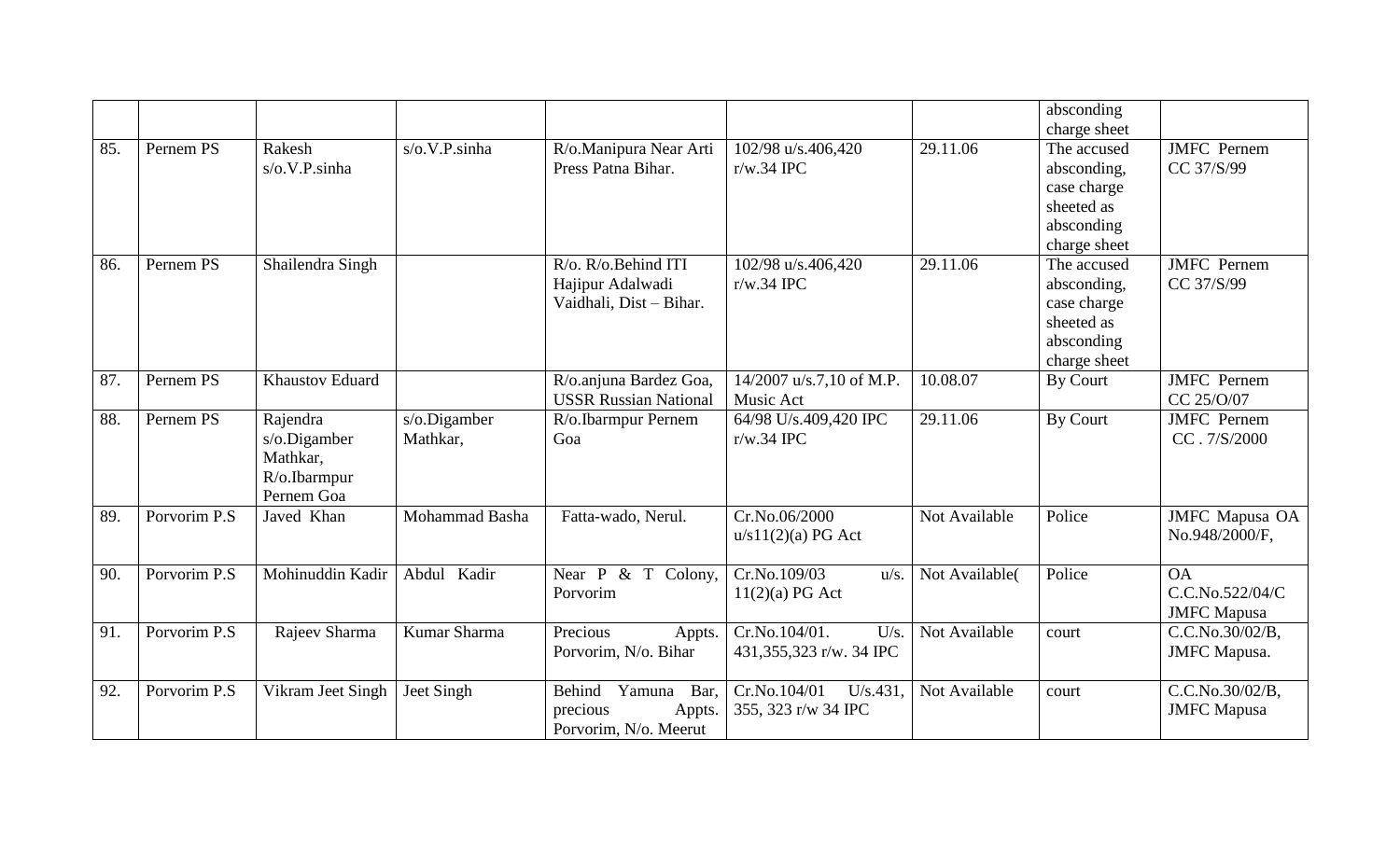| 93.  | Porvorim P.S | Mohammad                              | $\blacksquare$       | Precious Appts. Behind           | Cr.No.104/01<br>u/s                                 | Not Available  | court                     | C.C.No.30/02/B,        |
|------|--------------|---------------------------------------|----------------------|----------------------------------|-----------------------------------------------------|----------------|---------------------------|------------------------|
|      |              | Nasiruddin                            |                      | Yamuna Bar Porvorim              | 431,355,323 r/w 34 IPC                              |                |                           | <b>JMFC</b> Mapusa     |
|      |              |                                       |                      | n/o Bihar                        |                                                     |                |                           |                        |
| 94.  | Saligao P.S. | <b>NIL</b>                            |                      |                                  |                                                     |                |                           |                        |
| 95.  | Calangute    | Aaron Myres s/o.                      | <b>William Myres</b> | <b>British national</b>          | $Cr.$ No. $117/01,$<br>U/s.                         | 01.10.02       | Released<br>on            | <b>JMFC</b><br>Mapusa, |
|      |              | William<br><b>Myres</b>               |                      |                                  | 454,380 IPC                                         |                | bail by Court             | CC No. 10/02/Jr        |
|      |              | British national,                     |                      |                                  |                                                     |                |                           |                        |
| 96.  | Calangute    | Smt.<br>Prema                         | Majnukatilak         | Shedoor, New Delhi.              | Cr. No. 89/03, U/s. 380                             |                | Released<br>on            | <b>JMFC</b><br>Mapusa, |
|      |              | Sharpa                                |                      |                                  | $r/w.$ 34 IPC                                       |                | bail by Court             | CC<br>No.              |
|      |              | Majnukatilak,                         |                      |                                  |                                                     |                |                           | 358/S/03/E             |
| 97.  | Calangute    | Smt. Finju<br>$\omega$                | Majnukatilak         | Shedoor, New Delhi.              | Cr.No.89/03,<br>380<br>U/s.                         |                | Released<br>on            | <b>JMFC</b><br>Mapusa, |
|      |              | Phintosk Dolma                        |                      |                                  | $r/w.$ 34 IPC                                       |                | bail by Court             | CC<br>No.              |
|      |              | Majnukatilak,                         |                      |                                  |                                                     |                |                           | 358/S/03/E             |
| 98.  | Calangute    | $\overline{\text{Miss.}}$ Lalame d/o. | d/o. Prem, Majurke   | 15,<br>H.No.<br>Shedoor,         | Cr.No. 89/03, U/s 380                               | $\sim$         | Released<br><sub>on</sub> | <b>JMFC</b><br>Mapusa, |
|      |              | Prem.                                 | Tilak,               | Timapur, New Delhi               | $r/w.$ 34 IPC                                       |                | bail by Court             | CC<br>No.              |
|      |              | MajurkeTilak,                         |                      |                                  |                                                     |                |                           | 358/S/03/E             |
| 99.  | Calangute    | Miss.                                 | d/o. Todje.          | H.No.<br>20,<br>Majnuka          | Cr.No. $89/03$ , U/s $380$                          |                | Released<br>on            | <b>JMFC</b><br>Mapusa, |
|      |              | SunamLamu d/o.                        |                      | Tilak,<br>Shedoor, New           | $r/w.$ 34 IPC                                       |                | bail by Court             | CC<br>No.              |
|      |              | Todje.                                |                      | Delhi                            |                                                     |                |                           | 358/S/03/E             |
| 100. | Calangute    | Tsering Wangdu,                       |                      | 20,<br>H.No.<br>Majnu            | Cr.No. $89/03$ 380 r/w. 34                          |                | Released<br>on            | <b>JMFC</b><br>Mapusa, |
|      |              |                                       |                      | KaTilak, Shedoor, New            | <b>IPC</b>                                          |                | bail by Court             | CC<br>No.              |
|      |              |                                       |                      | Delhi                            |                                                     |                |                           | 358/S/03/E             |
| 101. | Calangute    | Mukesh                                |                      | Gandhinagar,                     | $21/04$ ,<br>Cr.No.<br>U/s                          |                | Released<br>on            | <b>JMFC</b><br>Mapusa, |
|      |              | BanduJadav,                           |                      | Zapadpatti,<br>Pimpri,           | 457,380 r/w. 34 IPC,                                |                | bail by Court             | CC No.<br><b>JMFC</b>  |
|      |              |                                       |                      | Chinchwadi,<br>Pune,             |                                                     |                |                           | Mapusa,                |
|      |              |                                       |                      | Maharastra                       |                                                     |                |                           | 69/S/05/C              |
| 102. | Calangute    | Ahmad Sharif @                        | Mehboob              | Godavani,<br>East                | Cr.No.<br>57/04.<br>U/s.                            | $\overline{a}$ | Released<br>on            | <b>JMFC</b><br>Mapusa, |
|      |              | Shwaz                                 |                      | AP,<br>Rajananchi,<br>$c/O$ .    | $3,4,5,6$ and 7 of Immoral                          |                | bail by Court             | CC<br><b>OA</b><br>No. |
|      |              |                                       |                      | Bar<br>Klinson<br>and            | Traffic Act.                                        |                |                           | 1292/S/04/F            |
|      |              |                                       |                      | Khobra-<br>Restaurant,           |                                                     |                |                           |                        |
|      |              |                                       |                      | wado, Calangute.                 |                                                     |                |                           |                        |
| 103. | Calangute    | Yashmin<br>Miss.                      |                      | Sarojini<br>Delhi,<br><b>New</b> | Cr.No.<br>57/04,<br>U/s.                            |                | Released<br>on            | <b>JMFC</b> Mapusa,    |
|      |              | Shaikh                                |                      |                                  | Marg, at present Calmati   3,4,5,6 and 7 of Immoral |                | bail by Court             | OA CC No.              |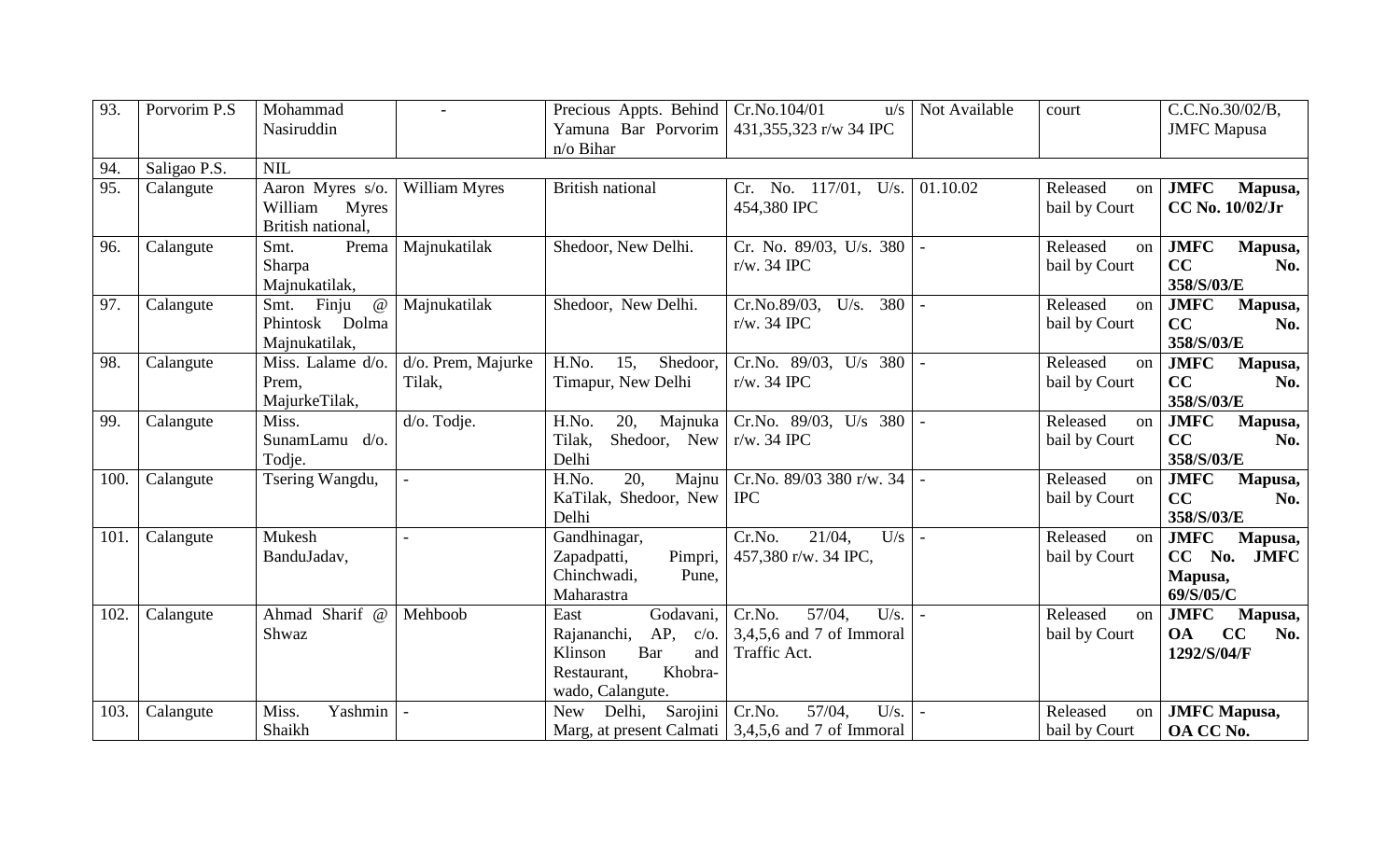|      |             | Nijamuddin,                                             |               | room No.108, Bandra<br>Mumbai                                                                                   | Traffic Act.                                                             |          |                                             | 1292/S/04/F                                                       |
|------|-------------|---------------------------------------------------------|---------------|-----------------------------------------------------------------------------------------------------------------|--------------------------------------------------------------------------|----------|---------------------------------------------|-------------------------------------------------------------------|
| 104. | Calangute   | Asha Shetty,                                            |               | City,<br>Main<br>Opp.<br>Banglore,<br>Church,<br>Karnataka, at present<br>Calmati room No.108,<br>Bandra Mumbai | 57/04,<br>Cr.No.<br>U/s.<br>$3,4,5,6$ and 7 of Immoral<br>Traffic Act.   | $\sim$   | Released<br>on<br>bail by Court             | <b>JMFC</b> Mapusa,<br>OA CC No.<br>1292/S/04/F                   |
| 105. | Calangute   | Kavita<br>Miss.<br>Shinde, Shirbu                       |               | Amangabad,<br>Agha<br>KrantiChowk,<br>Maharastra                                                                | 57/04,<br>U/s.<br>Cr.No.<br>$3,4,5,6$ and 7 of Immoral<br>Traffic Act.   |          | Released<br>on<br>bail by Court             | <b>JMFC</b> Mapusa,<br>OA CC No.<br>1292/S/04/F                   |
| 106. | Calangute   | Kishan Roopal,                                          |               | $E-137$ ,<br>Vijay<br>vihar,<br>Delhi, Phase-I.                                                                 | 78/04, U/s. 279,338 IPC,<br>dt: 15.12.07                                 |          | Released<br>on<br>bail by Police            | <b>JMFC</b><br>Mapusa,<br>CC<br>No.<br>137/S/05/B                 |
| 107. | Calangute   | Thinlas<br>Tsewang<br>Sonam<br>$S/O$ .<br>Thinlas,      | Sonam Thinlas | native of Jammu and<br>Kashmir,<br>presently<br>staying at Umta-wado,<br>Calangute                              | $32/01$ ,<br>U/s.<br>Cr.No.<br>292,293 IPC                               |          | Released<br>on<br>bail by Court             | <b>JMFC</b> Mapusa,<br>CC<br>No.73/2001/Jr.II                     |
| 108. | Calangute   | Ofurum,<br>Jesse<br>Street,<br>Queen<br>Lagos, Nigeria. |               | Nigerian                                                                                                        | 05/2002<br>Cr.No.<br>U/s.<br>468,471 IPC                                 |          | Released<br><sub>on</sub><br>bail by Court  | <b>JMFC</b><br>Mapusa,<br>CC<br>No.<br>45/2002/Sr                 |
| 109. | Bicholim    | Prakash<br>Gopal<br>Gaonkar                             | Gopal Gaonkar | H.No.<br>351.<br>Ardha-wada Mayem<br>Bicholim Goa.                                                              | 249/<br>$2014$ u/s 465,<br>468,<br>471,<br>419,<br>420 r/w 34 IPC.       | 31.5.16  | Bailed by<br>JMFC.<br><b>Court Bicholim</b> | <b>JMFC</b><br>"A" Court<br>Bicholim in C.C.<br>No.<br>22/S/15/A. |
| 110. | Valpoi P.S. | Thangjam<br>Okendra Singh<br>S/o Biramani<br>Singh      | Okendra       | R/O Nongren Mayai<br>Lekal, Imphal East<br>Manipur C/O<br>Rammurthy Konar,<br>Vadakade Honda Sattari            | Cr.No 19/12<br>U/S<br>379,411 R/W 34 IPC Sec<br>4 of mines & mineral Act | 23/01/17 |                                             | <b>JMFC</b> Valpoi<br>C.C. 11/IPC/2015                            |
| 111. | Valpoi P.S. | Rajgopal<br>Arumugam Kunal                              | Arumugam      | R/O Main Road<br>Chanagav, Pakkiripal                                                                           | Cr.No 19/12<br>U/S<br>379,411 R/W 34 IPC Sec                             | 23/01/17 |                                             | <b>JMFC</b> Sattari<br>C.C. 11/IPC/2015                           |